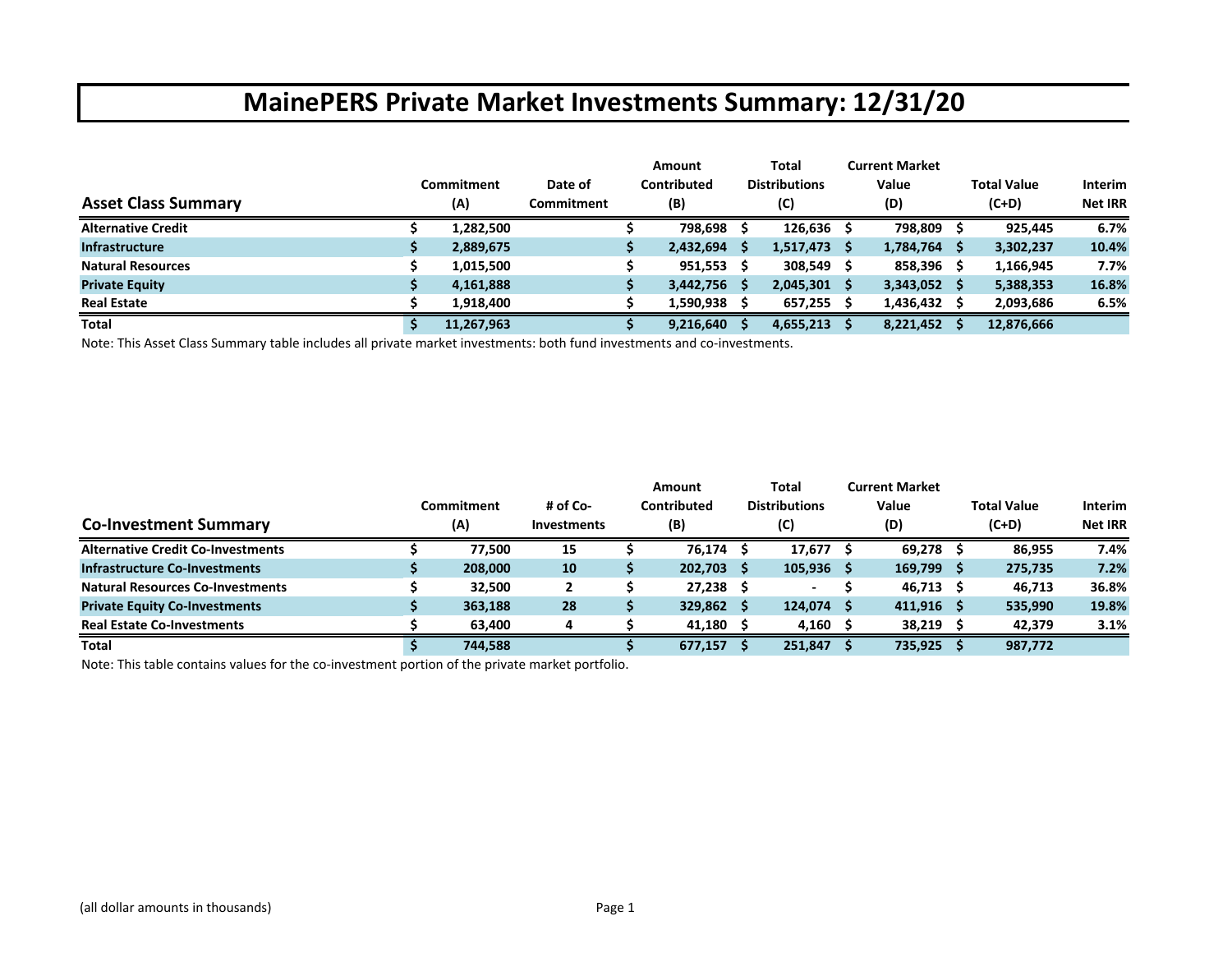### **Alternative Credit**

|                                              |     |            |                | <b>Amount</b>  |              | Total                    |     | <b>Current Market</b> |              |                    |                |
|----------------------------------------------|-----|------------|----------------|----------------|--------------|--------------------------|-----|-----------------------|--------------|--------------------|----------------|
|                                              |     | Commitment | Date of        | Contributed    |              | <b>Distributions</b>     |     | Value                 |              | <b>Total Value</b> | Interim        |
| <b>Fund Name</b>                             |     | (A)        | Commitment     | (B)            |              | (C)                      |     | (D)                   |              | $(C+D)$            | <b>Net IRR</b> |
| Mesa West Core Lending Fund                  |     | 100,000    | $6/18/2013$ \$ | 108,307        | Ŝ.           | $42,750$ \$              |     | 109,082 \$            |              | 151,831            | 6.5%           |
| Owl Rock Capital Corporation                 |     | 100,000    | $3/10/2017$ \$ | 100,000        | S            | 7,697                    | -S  | 97,500                | -Ŝ           | 105,197            | 2.1%           |
| Audax Senior Debt (MP), LLC                  |     | 100,000    | $6/30/2017$ \$ | 96,000         | \$           |                          | Ś   | 111,329               | -Ŝ           | 111,329            | 4.8%           |
| Tennenbaum Direct Lending VIII               |     | 100,000    | 11/30/2017 \$  | 100,883        | Ŝ.           | $23,004$ \$              |     | $92,517$ \$           |              | 115,521            | 6.9%           |
| Ares Capital Europe IV                       |     | 120,000    | $4/30/2018$ \$ | 81,418         | \$           | 4,984 \$                 |     | $90,448$ \$           |              | 95,431             | 12.1%          |
| Angelo Gordon Direct Lending Fund III        |     | 100,000    | $7/20/2018$ \$ | 100,000        | Ŝ            | $16,284$ \$              |     | 97,271                | Ŝ.           | 113,555            | 9.3%           |
| Global Infrastructure Partners Spectrum      |     | 100,000    | 2/20/2019 \$   | 28,297         | Ŝ.           | $3,394$ \$               |     | 25,508                | -S           | 28,901             | NM             |
| Solar Capital Private Corporate Lending Fund |     | 50,000     | $6/26/2019$ \$ | 6,779          | <sub>S</sub> | 361                      | - S | $7,760$ \$            |              | 8,122              | <b>NM</b>      |
| Solar Capital Debt Fund                      |     | 50,000     | $6/26/2019$ \$ |                |              | $\overline{\phantom{a}}$ |     | 181                   | Ŝ.           | 181                | <b>NM</b>      |
| Angelo Gordon Direct Lending Fund IV         |     | 100,000    | $1/24/2020$ \$ | 32,500         | <sub>S</sub> | $\overline{\phantom{a}}$ | Ś   | 33,759                | Ŝ.           | 33,759             | <b>NM</b>      |
| Silver Point Specialty Credit II             |     | 50,000     | $1/31/2020$ \$ | 16,962         | Ŝ.           | 4,063                    | -Ŝ  | 14,601                | Ŝ.           | 18,664             | <b>NM</b>      |
| Angelo Gordon Direct Lending Fund II         |     | 25,000     | $3/31/2020$ \$ | 23,749         | S            | 6,423                    | -S  | 21,661                | <sub>S</sub> | 28,084             | <b>NM</b>      |
| Owl Rock Capital Corporation III             |     | 100,000    | $6/19/2020$ \$ | 27,630         | \$           | $\overline{\phantom{a}}$ | Ś   | 27,855                | -\$          | 27,855             | <b>NM</b>      |
| Ares Capital Europe V                        |     | 110,000    | $9/4/2020$ \$  |                |              |                          |     | 61                    | Ŝ.           | 61                 | <b>NM</b>      |
| Alternative Credit Co-Investments            | \$  | 77,500     | Various \$     | 76,174         | \$           | 17,677                   | -\$ | 69,278                | -\$          | 86,955             | 7.4%           |
|                                              |     |            |                |                |              |                          |     |                       |              |                    |                |
| Subtotal                                     | \$. | 1,282,500  |                | \$.<br>798,698 | \$.          | $126,636$ \$             |     | 798,809 \$            |              | 925,445            | 6.7%           |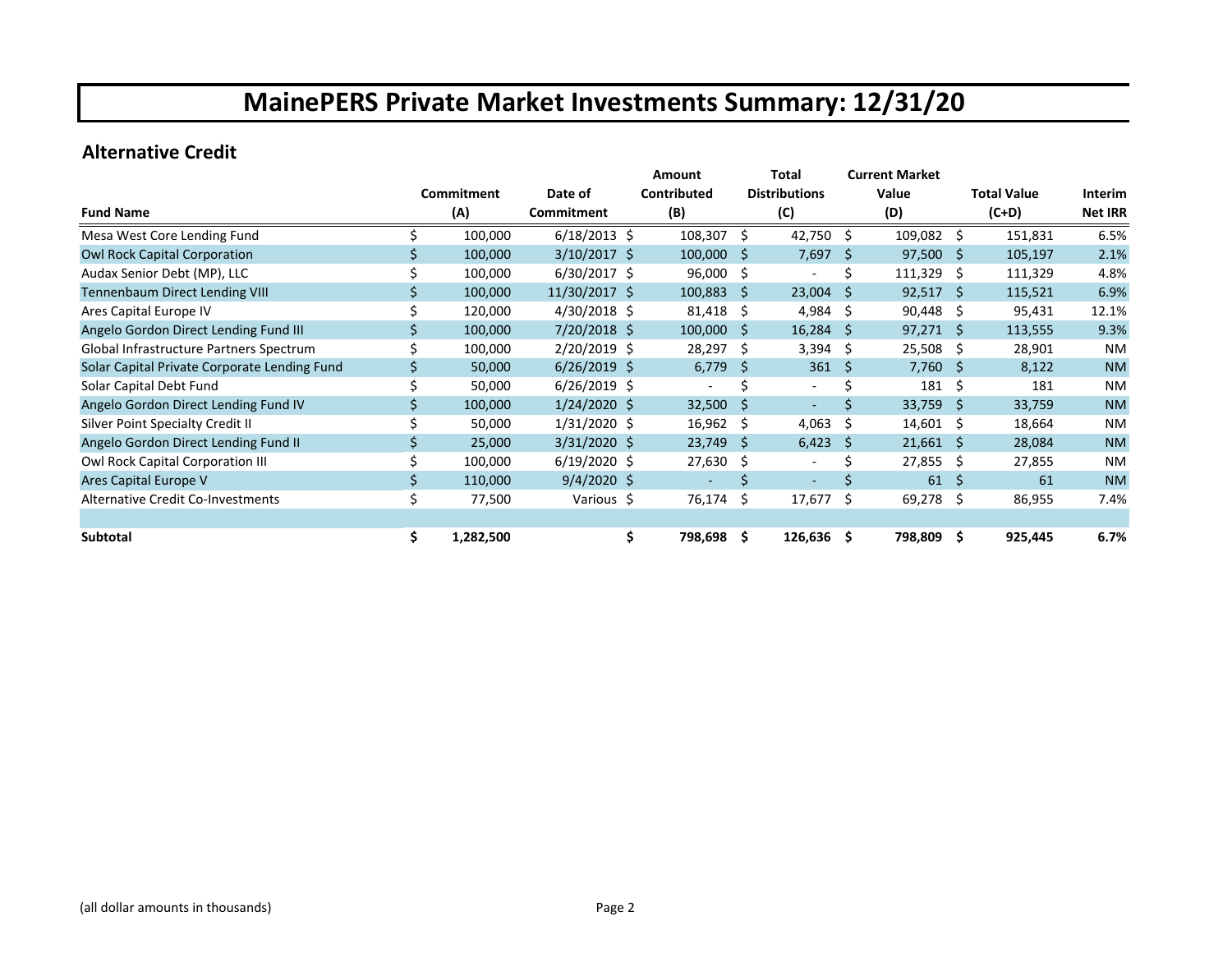#### **Infrastructure**

|                                                |              |            | <b>Amount</b>  |                 |                     |                      | <b>Current Market</b> |             |         |                    |                |
|------------------------------------------------|--------------|------------|----------------|-----------------|---------------------|----------------------|-----------------------|-------------|---------|--------------------|----------------|
|                                                |              | Commitment | Date of        | Contributed     |                     | <b>Distributions</b> |                       | Value       |         | <b>Total Value</b> | Interim        |
| <b>Fund Name</b>                               |              | (A)        | Commitment     | (B)             |                     | (C)                  |                       | (D)         |         | $(C+D)$            | <b>Net IRR</b> |
| Carlyle Infrastructure Partners                | $\mathsf{S}$ | 50,000     | 11/2/2007 \$   | 57,366 \$       |                     | $64,289$ \$          |                       | 490 \$      |         | 64,779             | 2.5%           |
| Global Infrastructure Partners                 | \$           | 75,000     | 3/31/2008 \$   | 101,173         | - \$                | 205,062 \$           |                       | 754         | - \$    | 205,815            | 17.3%          |
| Alinda Infrastructure Fund II                  | \$           | 50,000     | 9/17/2009 \$   | $67,681$ \$     |                     | $62,506$ \$          |                       | 14,046 \$   |         | 76,552             | 2.8%           |
| Cube Infrastructure                            | \$           | 45,000     | $4/16/2010$ \$ | 60,063          | - \$                | 94,272 \$            |                       | $2,752$ \$  |         | 97,024             | 8.0%           |
| First Reserve Energy Infrastructure Fund       | \$           | 50,000     | $6/30/2010$ \$ | 59,424          | - \$                | 48,313 \$            |                       | 12,005      | - \$    | 60,317             | 0.4%           |
| <b>KKR Global Infrastructure Investors</b>     | \$           | 75,000     | $9/29/2010$ \$ | 87,263          | -\$                 | 143,327 \$           |                       | $7,160$ \$  |         | 150,487            | 12.8%          |
| <b>ArcLight Energy V</b>                       | $\zeta$      | 75,000     | 10/28/2011 \$  | 76,031 \$       |                     | 72,595               | - \$                  | 28,450      | -\$     | 101,046            | 8.0%           |
| Global Infrastructure Partners II              | \$           | 75,000     | 12/3/2011 \$   | 95,524          | -\$                 | 75,768               | -\$                   | 78,784      | - \$    | 154,552            | 15.8%          |
| Meridiam Infrastructure N.A. II                | $\zeta$      | 75,000     | 9/28/2012 \$   | 60,434          | $\ddot{\mathsf{s}}$ | 23,413               | $\ddot{\mathsf{s}}$   | 85,432 \$   |         | 108,845            | 13.7%          |
| Brookfield Infrastructure Fund II              | \$           | 100,000    | $6/28/2013$ \$ | 113,179         | \$                  | $51,144$ \$          |                       | 116,178     | - \$    | 167,322            | 9.5%           |
| First Reserve Energy Infrastructure Fund II    | $\zeta$      | 100,000    | 10/21/2013 \$  | 121,253         | - \$                | 100,989              | $\ddot{\mathsf{s}}$   | 59,719 \$   |         | 160,707            | 21.8%          |
| KKR Global Infrastructure Investors II         | Ś.           | 150,000    | 10/24/2014 \$  | 175,395         | -\$                 | 145,376              | - \$                  | 126,898     | -\$     | 272,274            | 16.9%          |
| <b>ArcLight Energy VI</b>                      | $\mathsf{S}$ | 150,000    | 11/25/2014 \$  | 159,687         | $\ddot{\mathsf{S}}$ | 64,575               | - \$                  | 93,842 \$   |         | 158,417            | $-0.3%$        |
| Meridiam Infrastructure N.A. II                | \$           | 20,000     | $6/30/2015$ \$ | 11,457          | -\$                 | $2,297$ \$           |                       | 21,804 \$   |         | 24,101             | 21.8%          |
| <b>MINA II CIP</b>                             | $\zeta$      | 175        | $6/30/2015$ \$ | $110 \t5$       |                     | $19 \quad $$         |                       | $6,708$ \$  |         | 6,727              | 149.5%         |
| Meridiam Infrastructure (SCA)                  | \$           | 11,000     | $9/23/2015$ \$ | 22,157          | -\$                 | 7,479                | $\ddot{\varsigma}$    | $51,601$ \$ |         | 59,079             | 10.1%          |
| Meridiam Infrastructure Europe II (SCA)        | $\zeta$      | 22,500     | $9/23/2015$ \$ | $27,314$ \$     |                     | $9,120$ \$           |                       | 38,560 \$   |         | 47,680             | 11.7%          |
| Stonepeak Infrastructure Partners II           | \$           | 140,000    | 11/12/2015 \$  | 177,924 \$      |                     | $96,513$ \$          |                       | 145,475 \$  |         | 241,988            | 14.7%          |
| <b>Carlyle Power Partners II</b>               | $\mathsf{S}$ | 50,000     | 11/19/2015 \$  | 46,986          | - \$                | $15,092$ \$          |                       | 41,888 \$   |         | 56,980             | 8.2%           |
| Brookfield Infrastructure Fund III             | \$           | 100,000    | $4/15/2016$ \$ | 90,390          | -\$                 | 33,758 \$            |                       | 80,995 \$   |         | 114,753            | 11.1%          |
| <b>Global Infrastructure Partners III</b>      | Ś.           | 150,000    | $4/15/2016$ \$ | 150,578         | -Ś                  | $45,421$ \$          |                       | 128,997 \$  |         | 174,418            | 6.6%           |
| Meridiam Infrastructure Europe III SLP         | \$           | 95,000     | $4/27/2016$ \$ | 52,178          | -\$                 | $10,287$ \$          |                       | 34,922 \$   |         | 45,209             | $-10.7%$       |
| <b>EQT Infrastructure III</b>                  | \$           | 68,000     | 12/3/2016 \$   | 79,894          | Ś.                  | 12,547               | $\mathsf{\hat{S}}$    | 105,586 \$  |         | 118,132            | 20.3%          |
| Meridiam Infrastructure N.A. III               | \$           | 50,000     | 7/12/2017 \$   | 4,521           | \$                  | $\mathbf{1}$         | \$                    | $2,192$ \$  |         | 2,193              | <b>NM</b>      |
| Stonepeak Infrastructure Partners III          | $\zeta$      | 150,000    | 10/13/2017 \$  | 114,733         | '\$                 | 17,169               | - \$                  | 129,153     | - \$    | 146,322            | 20.3%          |
| <b>KKR Global Infrastructure Investors III</b> | \$           | 100,000    | 3/29/2018 \$   | 49,395          | -\$                 | $3,251$ \$           |                       | 45,555 \$   |         | 48,805             | <b>NM</b>      |
| Cube Infrastructure II                         | $\mathsf{S}$ | 75,000     | $9/11/2018$ \$ | 52,028          | -\$                 | $2,319$ \$           |                       | 56,670      | - \$    | 58,989             | 8.4%           |
| <b>EQT Infrastructure IV</b>                   | \$           | 100,000    | 12/17/2018 \$  | 61,956          | -\$                 | 3,327                | $\ddot{\mathsf{s}}$   | 64,613      | - \$    | 67,940             | 10.5%          |
| Global Infrastructure Partners IV              | $\zeta$      | 150,000    | 12/21/2018 \$  | $5,051$ \$      |                     |                      | \$                    | ÷,          | \$      | ÷.                 | <b>NM</b>      |
| Carlyle Global Infrastructure Opportunity Fund | \$           | 100,000    | $5/1/2019$ \$  | 19,327          | $\zeta$             | 1,308                | \$                    | 7,597       | $\zeta$ | 8,906              | <b>NM</b>      |
| Stonepeak Infrastructure Partners IV           | \$           | 125,000    | 5/8/2020 \$    | $\omega$        | $\zeta$             | $\blacksquare$       | $\zeta$               | L.          | $\zeta$ | ÷.                 | <b>NM</b>      |
| <b>GIP Sonic</b>                               | \$           | 30,000     | 7/31/2020 \$   | 29,520          | \$                  | $\blacksquare$       | \$                    | 26,140      | \$      | 26,140             | <b>NM</b>      |
| <b>EQT Infrastructure V</b>                    | \$           | 75,000     | 12/8/2020 \$   | L.              | \$                  |                      | $\zeta$               | L,          | \$      | $\omega$           | <b>NM</b>      |
| Infrastructure Co-Investments                  | \$           | 208,000    | Various \$     | 202,703         | \$                  | 105,936              | \$                    | 169,799     | -\$     | 275,735            | 7.2%           |
| <b>Subtotal</b>                                | \$           | 2,889,675  |                | \$<br>2,432,694 | Ś                   | 1,517,473            | Ŝ.                    | 1,784,764   | -Ś      | 3,302,237          | 10.4%          |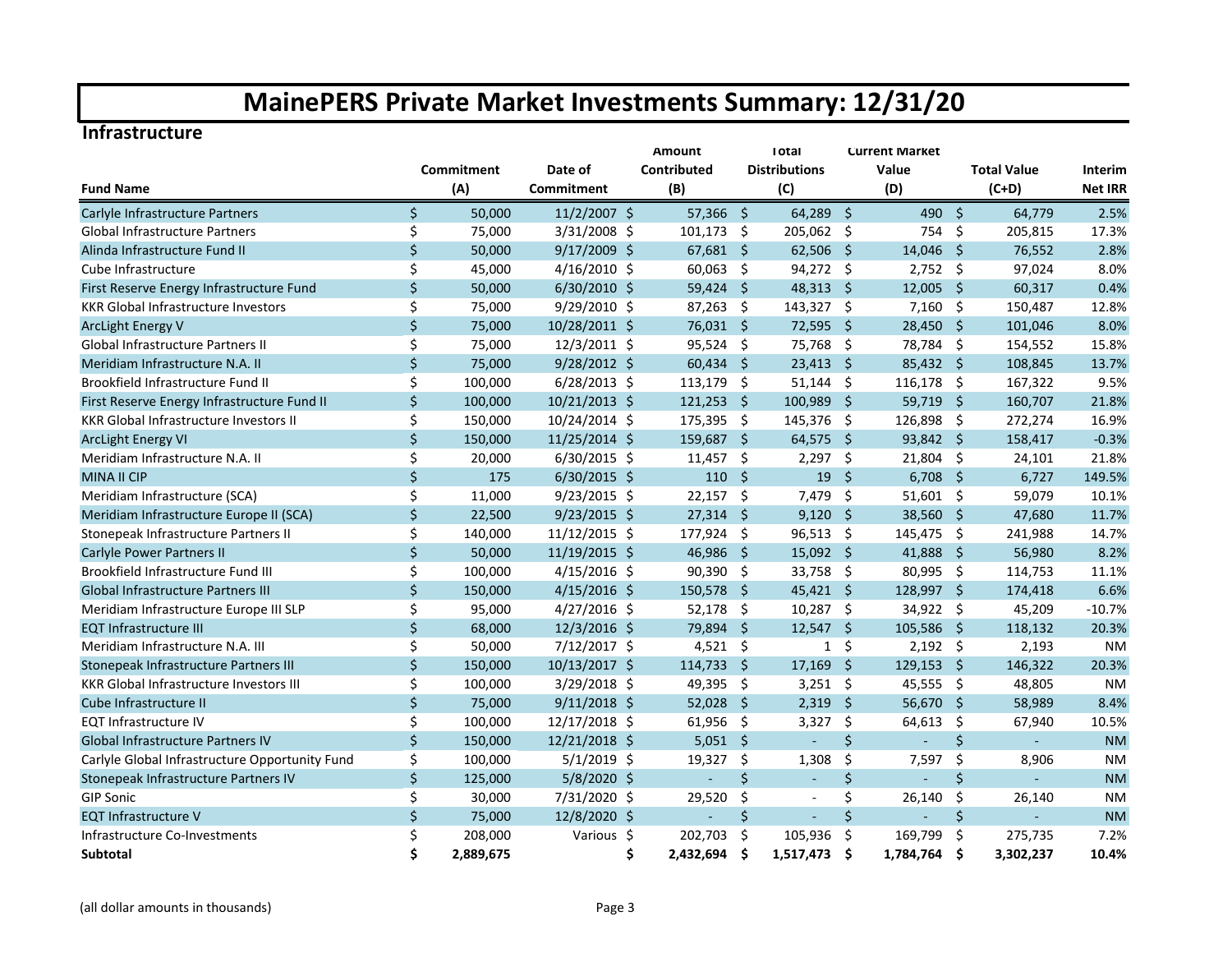### **Natural Resources**

|                                           |     |            |                | Amount<br>Total  |     |                          | <b>Current Market</b> |              |         |                    |                |
|-------------------------------------------|-----|------------|----------------|------------------|-----|--------------------------|-----------------------|--------------|---------|--------------------|----------------|
|                                           |     | Commitment | Date of        | Contributed      |     | <b>Distributions</b>     |                       | Value        |         | <b>Total Value</b> | Interim        |
| <b>Fund Name</b>                          |     | (A)        | Commitment     | (B)              |     | (C)                      | (D)                   |              | $(C+D)$ |                    | <b>Net IRR</b> |
| <b>ACM Permanent Crops</b>                | \$. | 35,000     | 10/24/2014 \$  | 38,833           | Ŝ.  | $8,994$ \$               |                       | $46,491$ \$  |         | 55,485             | 8.2%           |
| <b>Taurus Mining Fund</b>                 |     | 50,000     | $3/27/2015$ \$ | 41,307           | \$  | 26,361 \$                |                       | $21,050$ \$  |         | 47,411             | 6.6%           |
| <b>Teays River Integrated Agriculture</b> |     | 200,000    | $7/1/2015$ \$  | 200,000          | -S  | 28,770 \$                |                       | $329,269$ \$ |         | 358,039            | 11.8%          |
| U.S. Farming Realty Trust III             |     | 100,000    | $7/7/2015$ \$  | 107,392          | Ŝ.  | $11,057$ \$              |                       | 84,071 \$    |         | 95,128             | $-4.3%$        |
| <b>Twin Creeks Timber</b>                 |     | 150,000    | $1/7/2016$ \$  | $166,946$ \$     |     | $61,935$ \$              |                       | $102,925$ \$ |         | 164,860            | $-0.4%$        |
| AMERRA Agri Fund III                      |     | 50,000     | $2/11/2016$ \$ | 87,422           | Ŝ.  | $52,360$ \$              |                       | 36,477 \$    |         | 88,836             | 0.9%           |
| <b>ACM Permanent Crops II</b>             |     | 35,000     | $5/12/2016$ \$ | 38,098           | S.  | $8,885$ \$               |                       | $23,259$ \$  |         | 32,144             | $-8.7%$        |
| Orion Mine Finance Fund II                |     | 50,000     | $5/25/2016$ \$ | 98,663           | \$  | 64,728 \$                |                       | $54,417$ \$  |         | 119,145            | 13.5%          |
| Homestead Capital Farmland II             |     | 50,000     | $8/8/2016$ \$  | 51,998           | Ŝ.  | 6,989                    | - \$                  | 45,034       | -S      | 52,023             | 0.0%           |
| Taurus Mining Fund Annex                  |     | 23,000     | $12/1/2016$ \$ | 17,235           | S   | 12,005                   | -Ŝ                    | $10,590$ \$  |         | 22,596             | 19.7%          |
| Denham Mining Fund                        | Ś.  | 35,000     | $6/29/2018$ \$ | $14,731 \quad $$ |     | $\overline{\phantom{a}}$ | \$                    | $16,239$ \$  |         | 16,239             | <b>NM</b>      |
| Homestead Capital Farmland III            |     | 30,000     | 10/26/2018 \$  | 7,779            | \$  | $1,671$ \$               |                       | 5,398 \$     |         | 7,069              | <b>NM</b>      |
| Silver Creek Aggregate Reserves Fund      |     | 100,000    | $11/6/2018$ \$ | 12,729           | -\$ | $745$ \$                 |                       | $13,484$ \$  |         | 14,229             | <b>NM</b>      |
| Taurus Mining Fund No. 2                  |     | 75,000     | $4/18/2019$ \$ | 41,183           | Ŝ.  | $24,050$ \$              |                       | $22,978$ \$  |         | 47,028             | <b>NM</b>      |
| <b>Natural Resources Co-Investments</b>   | \$  | 32,500     | Various \$     | 27,238           | \$. | ۰                        | Ś                     | 46,713       | -Ś      | 46,713             | 37%            |
|                                           |     |            |                |                  |     |                          |                       |              |         |                    |                |
| <b>Subtotal</b>                           | \$  | 1,015,500  |                | \$<br>951,553    | Ŝ.  | 308,549 \$               |                       | 858,396 \$   |         | 1,166,945          | 7.7%           |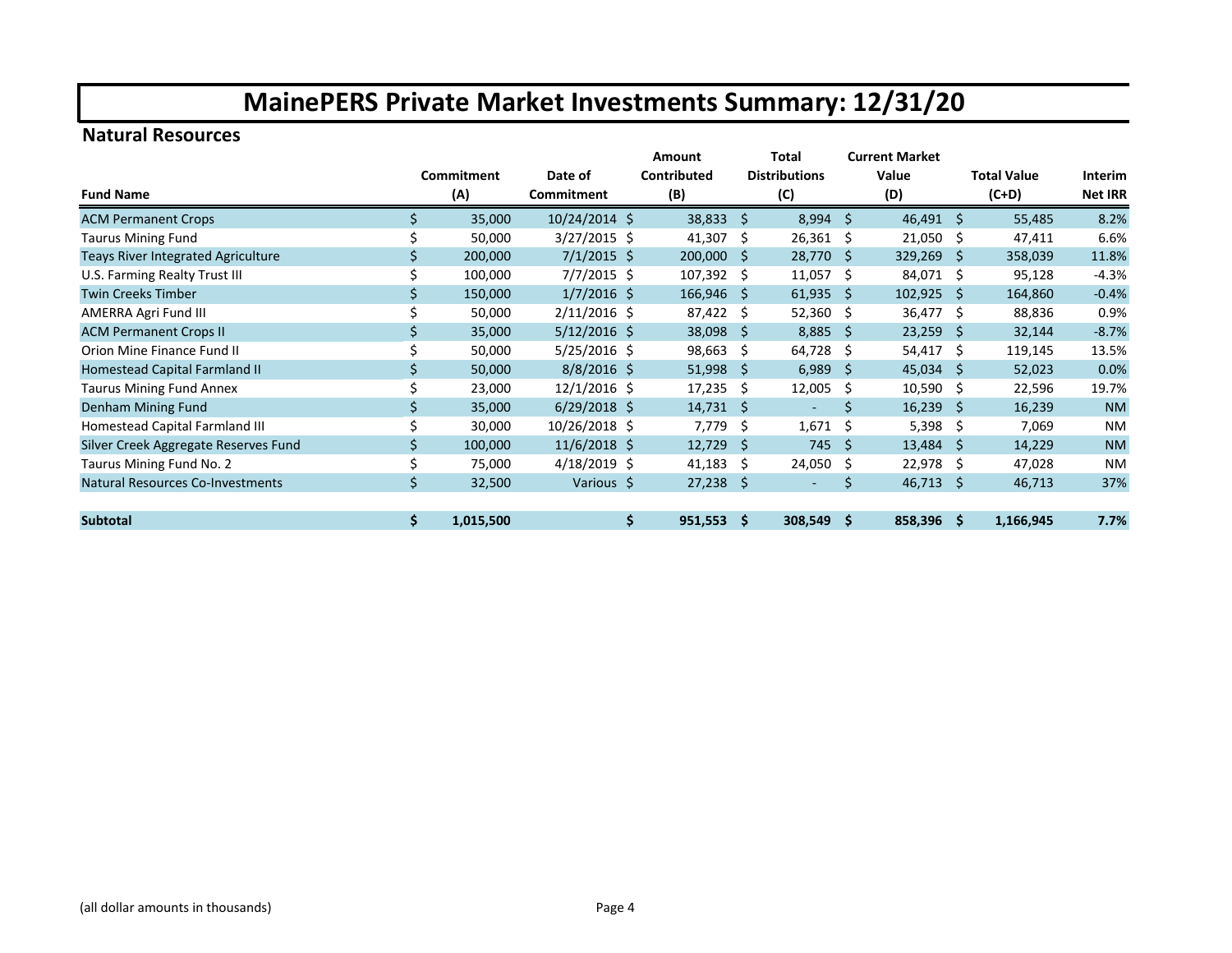### **Private Equity**

|                                           |              |            |                | Amount      |                     | Total                |                     | <b>Current Market</b> |                          |                    |                |
|-------------------------------------------|--------------|------------|----------------|-------------|---------------------|----------------------|---------------------|-----------------------|--------------------------|--------------------|----------------|
|                                           |              | Commitment | Date of        | Contributed |                     | <b>Distributions</b> |                     | Value                 |                          | <b>Total Value</b> | <b>Interim</b> |
| <b>Fund Name</b>                          |              | (A)        | Commitment     | (B)         |                     | (C)                  |                     | (D)                   |                          | $(C+D)$            | <b>Net IRR</b> |
| Hellman & Friedman Capital Partners VII   | \$           | 30,000     | $6/19/2009$ \$ | 40,606      | $\ddot{\mathsf{S}}$ | $83,807$ \$          |                     | 19,468                | $\overline{\mathcal{S}}$ | 103,275            | 24.7%          |
| <b>Oaktree Opportunities VIII</b>         | \$           | 30,000     | 12/9/2009 \$   | 30,000      | -\$                 | 42,747 \$            |                     | 838                   | - \$                     | 43,584             | 9.0%           |
| Carlyle Asia Partners III                 | \$           | 15,000     | 12/31/2009 \$  | 19,799      | -\$                 | $26,953$ \$          |                     | $963 \quad $$         |                          | 27,916             | 11.3%          |
| H.I.G. Bayside Loan Fund II               | \$           | 25,000     | 5/28/2010 \$   | 24,192      | -\$                 | 28,723 \$            |                     | 2,004                 | - \$                     | 30,727             | 6.1%           |
| <b>Blackstone Capital Partners VI</b>     | \$           | 30,000     | 6/30/2010 \$   | 35,838      | $\ddot{\mathsf{S}}$ | 38,069 \$            |                     | $19,133$ \$           |                          | 57,202             | 12.4%          |
| Charterhouse Capital Partners IX          | \$           | 4,500      | $1/6/2011$ \$  | 5,203       | -\$                 | $6,051$ \$           |                     | 812                   | -\$                      | 6,863              | 11.6%          |
| Charterhouse Capital Partners VIII        | \$           | 13,500     | $1/6/2011$ \$  | 11,188      | -\$                 | $14,160$ \$          |                     | $\sim$                | Ś.                       | 14,160             | 8%             |
| Kelso Investment Associates VIII          | \$           | 3,000      | $1/6/2011$ \$  | 3,017       | -\$                 | $3,491$ \$           |                     | 607                   | Ŝ.                       | 4,098              | 7.1%           |
| <b>Onex Partners III</b>                  | \$           | 10,000     | $1/6/2011$ \$  | $11,062$ \$ |                     | $15,046$ \$          |                     | $3,020$ \$            |                          | 18,066             | 13.2%          |
| <b>GTCR Fund X</b>                        | \$           | 30,000     | 1/28/2011 \$   | 31,500 \$   |                     | 60,806 \$            |                     | 2,284                 | - \$                     | 63,090             | 21.2%          |
| <b>EnCap Energy Capital VIII</b>          | \$           | 30,000     | $1/31/2011$ \$ | $34,181$ \$ |                     | 19,600 \$            |                     | $6,643$ \$            |                          | 26,243             | $-8.5%$        |
| <b>ABRY Partners VII</b>                  | \$           | 10,000     | 4/29/2011 \$   | 12,862 \$   |                     | 16,406 \$            |                     | $3,146$ \$            |                          | 19,553             | 13.0%          |
| <b>ABRY Advanced Securities Fund II</b>   | $\mathsf{S}$ | 20,000     | $5/4/2011$ \$  | 20,499      | -S                  | 29,049 \$            |                     | 984 \$                |                          | 30,033             | 13.2%          |
| Summit Growth Equity VIII                 | \$           | 25,000     | $5/27/2011$ \$ | 31,976 \$   |                     | $54,306$ \$          |                     | 14,786 \$             |                          | 69,093             | 26.8%          |
| Summit Venture Capital III                | \$           | 13,150     | $5/27/2011$ \$ | 17,806      | -Ś                  | 31,940 \$            |                     | 2,993                 | - \$                     | 34,934             | 17.8%          |
| H.I.G. Growth Buyouts & Equity Fund II    | \$           | 17,500     | $6/30/2011$ \$ | 19,855      | -\$                 | 12,986               | $\ddot{\mathsf{s}}$ | 26,430 \$             |                          | 39,416             | 19.8%          |
| <b>Berkshire Fund VIII</b>                | \$           | 15,000     | 7/20/2011 \$   | $16,401$ \$ |                     | 15,347               | - \$                | $13,140$ \$           |                          | 28,487             | 14.6%          |
| <b>KKR North American Fund XI</b>         | \$           | 60,000     | $2/7/2012$ \$  | 87,060      | -\$                 | 95,798 \$            |                     | 55,742 \$             |                          | 151,540            | 18.5%          |
| <b>Advent International GPE VII</b>       | $\zeta$      | 30,000     | $6/29/2012$ \$ | 32,242      | - \$                | 36,540 \$            |                     | $21,217$ \$           |                          | 57,757             | 15%            |
| Water Street Healthcare Partners III      | \$           | 25,000     | 7/25/2012 \$   | 27,555      | -\$                 | 39,967 \$            |                     | 20,256 \$             |                          | 60,222             | 31.0%          |
| H.I.G. Bayside Loan Ops Fund III (Europe) | \$           | 30,000     | $7/27/2012$ \$ | $25,312$ \$ |                     | $26,130$ \$          |                     | $7,221$ \$            |                          | 33,351             | 7.9%           |
| Wayzata Opportunities Fund III            | \$           | 30,000     | $9/11/2012$ \$ | 14,718      | -\$                 | 8,849 \$             |                     | 4,530 \$              |                          | 13,379             | $-2.8%$        |
| <b>ABRY Senior Equity IV</b>              | \$           | 10,000     | 12/7/2012 \$   | 10,788      | $\ddot{\varsigma}$  | 14,067 \$            |                     | $3,333$ \$            |                          | 17,400             | 14.7%          |
| EnCap Energy Capital Fund IX              | \$           | 30,000     | 12/19/2012 \$  | 34,203      | -\$                 | $26,273$ \$          |                     | $10,004$ \$           |                          | 36,277             | 2.4%           |
| <b>KKR Special Situations Fund</b>        | \$           | 60,000     | 12/19/2012 \$  | 118,946     | - \$                | 92,985 \$            |                     | $16,900$ \$           |                          | 109,885            | $-3.3%$        |
| Affinity Asia Pacific Fund IV             | \$           | 60,000     | 2/28/2013 \$   | 63,754 \$   |                     | 55,650 \$            |                     | 33,700 \$             |                          | 89,350             | 13.7%          |
| H.I.G. Capital Partners V                 | \$           | 15,000     | 2/28/2013 \$   | $14,964$ \$ |                     | $6,549$ \$           |                     | 19,079 \$             |                          | 25,628             | 22.0%          |
| Technology Crossover Ventures VIII        | \$           | 60,000     | $5/8/2013$ \$  | 52,305      | -\$                 | 7,849 \$             |                     | 130,632 \$            |                          | 138,482            | 21.4%          |
| H.I.G. Europe Capital Partners II         | $\zeta$      | 22,500     | $7/1/2013$ \$  | 19,416      | - \$                | 4,646                | $\ddot{\mathsf{s}}$ | $22,356$ \$           |                          | 27,002             | 14.2%          |
| Riverside Capital Appreciation Fund VI    | \$           | 60,000     | $7/3/2013$ \$  | 59,799      | -\$                 | $56,231$ \$          |                     | 30,638                | - \$                     | 86,870             | 11.4%          |
| <b>CVC Capital Partners VI</b>            | \$           | 67,000     | $7/12/2013$ \$ | 82,174      | -\$                 | 45,541 \$            |                     | 85,593                | $\ddot{\mathsf{S}}$      | 131,135            | 17.0%          |
| Shoreview Capital Partners III            | \$           | 24,000     | 7/24/2013 \$   | 24,939      | -\$                 | $13,240$ \$          |                     | 20,124                | -\$                      | 33,364             | 10.7%          |
| Summit Partners Credit II                 | \$           | 60,000     | 10/25/2013 \$  | 89,178      | -\$                 | 60,105               | $\ddot{\varsigma}$  | 40,755                | -\$                      | 100,860            | 5.9%           |
| <b>GTCR Fund XI</b>                       | \$           | 35,000     | 11/15/2013 \$  | 33,869      | -\$                 | 52,310 \$            |                     | 67,206                | -\$                      | 119,515            | 42.4%          |
| <b>Onex Partners IV</b>                   | \$           | 60,000     | 11/22/2013 \$  | $62,122$ \$ |                     | 39,178               | - \$                | 41,886 \$             |                          | 81,064             | 8.0%           |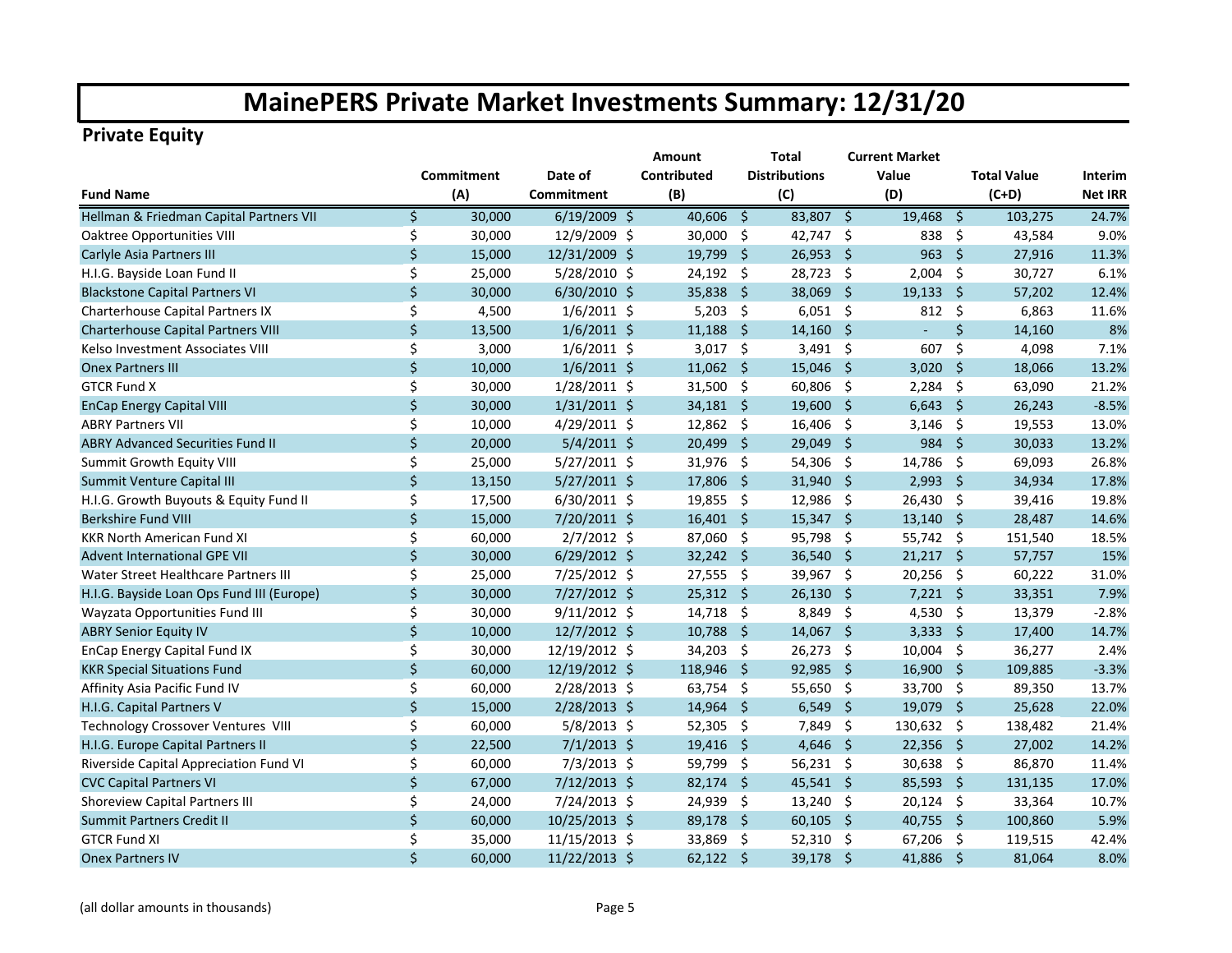| <b>MainePERS Private Market Investments Summary: 12/31/20</b> |                    |        |                |                               |                               |                              |         |           |  |  |  |  |  |
|---------------------------------------------------------------|--------------------|--------|----------------|-------------------------------|-------------------------------|------------------------------|---------|-----------|--|--|--|--|--|
| H.I.G Middle Market LBO Fund II                               | \$                 | 40,000 | $2/7/2014$ \$  | 37,032 \$                     | 16,887 \$                     | 45,449 \$                    | 62,336  | 27.3%     |  |  |  |  |  |
| EnCap Flatrock Midstream Fund III                             | \$                 | 20,000 | $4/9/2014$ \$  | 24,583 \$                     | $11,323$ \$                   | $16,226$ \$                  | 27,549  | 6.4%      |  |  |  |  |  |
| <b>ABRY Advanced Securities Fund III</b>                      | \$                 | 30,000 | $4/30/2014$ \$ | $42,955$ \$                   | $12,955$ \$                   | 27,316 \$                    | 40,270  | $-3.3%$   |  |  |  |  |  |
| Thoma Bravo Fund XI                                           | $\mathsf{\dot{S}}$ | 50,000 | $5/1/2014$ \$  | 67,856 \$                     | 109,675 \$                    | 83,182 \$                    | 192,857 | 31.3%     |  |  |  |  |  |
| Carlyle Asia Partners IV                                      | \$                 | 60,000 | $6/3/2014$ \$  | 73,381 \$                     | $50,165$ \$                   | $53,128$ \$                  | 103,293 | 11.2%     |  |  |  |  |  |
| Riverside Micro-Cap Fund III                                  | \$                 | 35,000 | $6/30/2014$ \$ | - \$<br>49,067                | $64,011$ \$                   | 110,957 \$                   | 174,968 | 35.3%     |  |  |  |  |  |
| Sovereign Capital IV                                          | \$                 | 46,500 | $7/7/2014$ \$  | 32,257<br>- \$                | $16,423$ \$                   | 29,812 \$                    | 46,234  | 12.5%     |  |  |  |  |  |
| <b>ABRY Partners VIII</b>                                     | \$                 | 20,000 | $8/8/2014$ \$  | 23,400 \$                     | $18,327$ \$                   | $13,477$ \$                  | 31,803  | 10.2%     |  |  |  |  |  |
| Hellman & Friedman Capital Partners VIII                      | \$                 | 45,000 | $9/24/2014$ \$ | $45,946$ \$                   | $8,742$ \$                    | 62,574 \$                    | 71,316  | 19.2%     |  |  |  |  |  |
| Inflexion Buyout Fund IV                                      | $\zeta$            | 27,000 | 9/30/2014 \$   | 32,300 \$                     | $9,156$ \$                    | $33,104$ \$                  | 42,260  | 10.2%     |  |  |  |  |  |
| Inflexion Partnership Capital Fund I                          | \$                 | 17,000 | 9/30/2014 \$   | 20,454 \$                     | $10,311$ \$                   | 18,775 \$                    | 29,086  | 15.7%     |  |  |  |  |  |
| Advent Latin America PE Fund VI                               | \$                 | 20,000 | 10/17/2014 \$  | $\ddot{\mathsf{s}}$<br>17,490 | 4,450 \$                      | $18,342 \div$                | 22,792  | 12.2%     |  |  |  |  |  |
| Wynnchurch Capital Partners IV                                | \$                 | 40,000 | 10/23/2014 \$  | 35,423<br>$\ddot{\varsigma}$  | $9,683$ \$                    | 40,580 \$                    | 50,263  | 16.1%     |  |  |  |  |  |
| Centerbridge Capital Partners III                             | \$                 | 30,000 | 10/24/2014 \$  | $\ddot{\mathsf{s}}$<br>37,649 | 19,671 \$                     | 32,956 \$                    | 52,627  | 18.1%     |  |  |  |  |  |
| Kelso Investment Associates IX                                | \$                 | 60,000 | $11/5/2014$ \$ | $69,172$ \$                   | 51,534 \$                     | 54,228 \$                    | 105,762 | 20.5%     |  |  |  |  |  |
| Paine & Partners Capital Fund IV                              | $\zeta$            | 60,000 | 12/18/2014 \$  | 51,741 \$                     | 28,735 \$                     | $40,109$ \$                  | 68,844  | 9.4%      |  |  |  |  |  |
| <b>KKR Special Situations Fund II</b>                         | \$                 | 60,000 | 12/19/2014 \$  | 96,700<br>- \$                | 55,389<br>$\ddot{\mathsf{s}}$ | 42,577 \$                    | 97,967  | 0.8%      |  |  |  |  |  |
| <b>EnCap Energy Capital Fund X</b>                            | \$                 | 40,000 | $3/5/2015$ \$  | $37,994$ \$                   | 8,776<br>$\ddot{\mathsf{s}}$  | 30,418 \$                    | 39,193  | 1.1%      |  |  |  |  |  |
| <b>Rhone Partners V</b>                                       | \$                 | 56,000 | $3/12/2015$ \$ | $58,750$ \$                   | $15,216$ \$                   | $64,412$ \$                  | 79,628  | 15.6%     |  |  |  |  |  |
| <b>Blackstone Capital Partners VII</b>                        | \$                 | 54,000 | $3/27/2015$ \$ | $56,221$ \$                   | $6,707$ \$                    | $65,199$ \$                  | 71,907  | 14.6%     |  |  |  |  |  |
| Thoma Bravo Special Opportunities Fund II                     | \$                 | 15,000 | $3/27/2015$ \$ | $17,342 \quad$ \$             | $16,031$ \$                   | $20,511$ \$                  | 36,542  | 20.8%     |  |  |  |  |  |
| <b>Charterhouse Capital Partners X</b>                        | \$                 | 67,000 | $5/13/2015$ \$ | 43,900 \$                     | $10,509$ \$                   | 58,754 \$                    | 69,263  | 22.5%     |  |  |  |  |  |
| H.I.G. Brazil & Latin America Partners                        | \$                 | 60,000 | $7/1/2015$ \$  | 35,931 \$                     | $11 \; \xi$                   | 45,819 \$                    | 45,830  | 11.0%     |  |  |  |  |  |
| Summit Growth Equity IX                                       | \$                 | 60,000 | 8/26/2015 \$   | $\ddot{\mathsf{s}}$<br>72,989 | $27,256$ \$                   | 94,805 \$                    | 122,062 | 35.7%     |  |  |  |  |  |
| Summit Venture Capital IV                                     | \$                 | 40,000 | 8/26/2015 \$   | -\$<br>34,349                 | $23,162$ \$                   | $31,426$ \$                  | 54,588  | 33.5%     |  |  |  |  |  |
| Riverside Micro-Cap Fund IV                                   | $\zeta$            | 60,000 | 10/23/2015 \$  | - Ś<br>55,659                 | \$<br>$\blacksquare$          | 84,950 \$                    | 84,950  | 14.7%     |  |  |  |  |  |
| Advent International GPE VIII                                 | \$                 | 50,000 | 2/5/2016 \$    | 47,450<br>- \$                | \$                            | 92,369 \$                    | 92,369  | 27.1%     |  |  |  |  |  |
| Technology Crossover Ventures IX                              | $\mathsf{S}$       | 60,000 | 2/19/2016 \$   | 48,240<br>- \$                | $\ddot{\mathsf{s}}$<br>20,243 | $103,214$ \$                 | 123,457 | 45.8%     |  |  |  |  |  |
| <b>KKR Americas XII</b>                                       | \$                 | 60,000 | $3/3/2016$ \$  | $39,141$ \$                   | $2,252$ \$                    | 54,758 \$                    | 57,009  | 23.2%     |  |  |  |  |  |
| <b>Berkshire Fund IX</b>                                      | $\zeta$            | 50,000 | 3/18/2016 \$   | 42,506 \$                     | $8,491$ \$                    | 42,636 \$                    | 51,127  | 10.7%     |  |  |  |  |  |
| Thoma Bravo Fund XII                                          | \$                 | 60,000 | $4/27/2016$ \$ | 64,506 \$                     | 18,571 \$                     | 89,370 \$                    | 107,940 | 18.8%     |  |  |  |  |  |
| <b>ABRY Heritage Partners</b>                                 | $\mathsf{\dot{S}}$ | 10,000 | $5/31/2016$ \$ | 6,888<br>- \$                 | 3,499<br>- \$                 | 5,499<br>- \$                | 8,998   | 16.5%     |  |  |  |  |  |
| Inflexion Supplemental Fund IV                                | \$                 | 10,000 | $5/31/2016$ \$ | 12,500<br>- \$                | 3,984 \$                      | $14,227$ \$                  | 18,211  | 17.8%     |  |  |  |  |  |
| Tillridge Global Agribusiness Partners II                     | \$                 | 50,000 | 10/21/2016 \$  | $14,536$ \$                   | 125 \$                        | $9,122$ \$                   | 9,247   | <b>NM</b> |  |  |  |  |  |
| <b>ONCAP IV</b>                                               | \$                 | 15,000 | 11/8/2016 \$   | - \$<br>10,865                | $\ddot{\mathsf{s}}$<br>2,725  | $10,051$ \$                  | 12,776  | 9.0%      |  |  |  |  |  |
| <b>ABRY Senior Equity V</b>                                   | \$                 | 12,050 | 1/19/2017 \$   | $9,697$ \$                    | $2,463$ \$                    | $8,791$ \$                   | 11,255  | 12.9%     |  |  |  |  |  |
| <b>CVC Capital Partners VII</b>                               | \$                 | 48,000 | $5/9/2017$ \$  | 40,972 \$                     | 10,962 \$                     | 39,108 \$                    | 50,069  | 25.2%     |  |  |  |  |  |
| <b>EnCap Energy Capital Fund XI</b>                           | \$                 | 40,000 | $5/31/2017$ \$ | 13,872 \$                     | \$                            | $8,726$ \$                   | 8,726   | <b>NM</b> |  |  |  |  |  |
| Onex Partners V                                               | Ś.                 | 45,000 | 7/11/2017 \$   | \$<br>11,446                  | \$<br>1,512                   | $\ddot{\varsigma}$<br>11,725 | 13,237  | <b>NM</b> |  |  |  |  |  |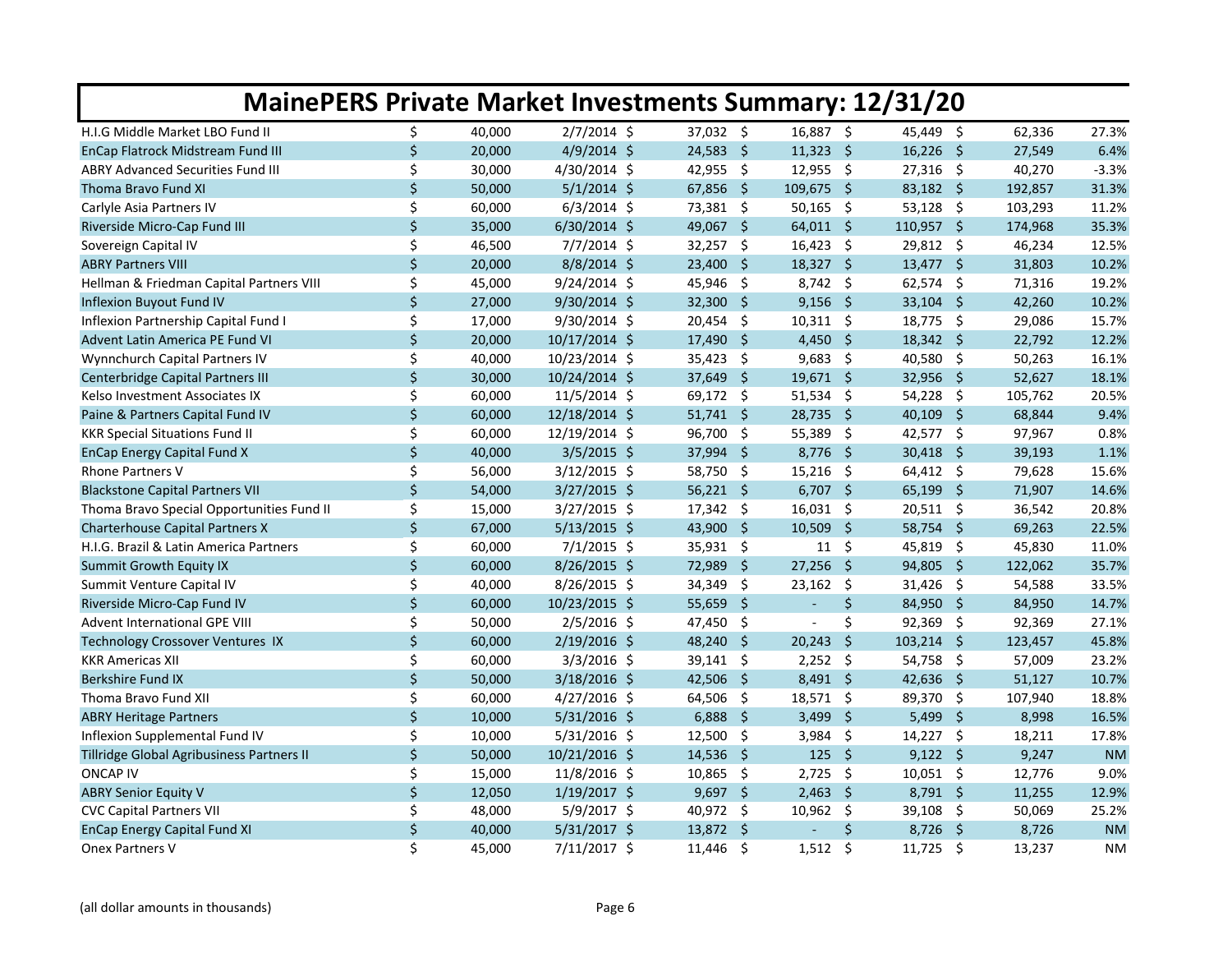|                                         |         |           | <b>MainePERS Private Market Investments Summary: 12/31/20</b> |                |      |                          |     |                          |                    |                |           |
|-----------------------------------------|---------|-----------|---------------------------------------------------------------|----------------|------|--------------------------|-----|--------------------------|--------------------|----------------|-----------|
| Water Street Healthcare Partners IV     | Ś.      | 33,000    | $9/15/2017$ \$                                                | $18,053$ \$    |      |                          | Ś.  | $16,258$ \$              |                    | 16,258         | $-6.9%$   |
| <b>GTCR Fund XII</b>                    | \$      | 50,000    | 9/29/2017 \$                                                  | 32,734         | -\$  | 9,573                    | \$  | 34,233 \$                |                    | 43,806         | 25.8%     |
| Carlyle Asia Partners V                 | \$      | 45,000    | 10/30/2017 \$                                                 | 11,884         | -\$  | 1,933                    | -\$ | 12,387 \$                |                    | 14,321         | <b>NM</b> |
| EnCap Flatrock Midstream Fund IV        | \$      | 22,000    | 11/17/2017 \$                                                 | 10,682         | -\$  | 2,299                    | \$  | 9,509                    | - \$               | 11,809         | 6.6%      |
| Affinity Asia Pacific Fund V            | \$      | 40,000    | 12/11/2017 \$                                                 | 8,446          | - \$ | $941 \;$ \$              |     | $9,368$ \$               |                    | 10,308         | <b>NM</b> |
| <b>Technology Impact Fund</b>           | \$      | 40,000    | 12/18/2017 \$                                                 | 17,318         | -\$  | 1,617                    | \$  | 48,135 \$                |                    | 49,752         | <b>NM</b> |
| Kelso Investment Associates X           | \$      | 45,000    | $3/16/2018$ \$                                                | 17,750         | - \$ | 808                      | Ŝ.  | $21,585$ \$              |                    | 22,393         | <b>NM</b> |
| Paine Schwartz Food Chain Fund V        | \$      | 45,000    | $8/3/2018$ \$                                                 | $7,338$ \$     |      | 165                      | \$  | $6,271$ \$               |                    | 6,436          | <b>NM</b> |
| Riverside Micro-Cap Fund V              | \$      | 40,000    | $8/21/2018$ \$                                                | 13,563         | -\$  | $\blacksquare$           | \$  | $14,540$ \$              |                    | 14,540         | <b>NM</b> |
| Technology Crossover Ventures X         | \$      | 45,000    | $8/31/2018$ \$                                                | 28,544         | -\$  |                          | \$  | 47,567 \$                |                    | 47,567         | 65.9%     |
| H.I.G. Growth Buyouts & Equity Fund III | \$      | 35,000    | $9/13/2018$ \$                                                | $1,767$ \$     |      | $\sim$                   | Ś.  | $1,066$ \$               |                    | 1,066          | <b>NM</b> |
| Hellman & Friedman Capital Partners IX  | \$      | 45,000    | 9/28/2018 \$                                                  | 20,590         | \$   |                          | \$  | 22,538 \$                |                    | 22,538         | 20.5%     |
| <b>Technology Impact Growth Fund</b>    | $\zeta$ | 40,000    | 11/26/2018 \$                                                 | 39,091 \$      |      | 13,580                   | Ŝ.  | 76,377 \$                |                    | 89,957         | <b>NM</b> |
| Thoma Bravo Fund XIII                   | Ś.      | 45,000    | 12/7/2018 \$                                                  | 36,899         | -\$  | 23,367                   | \$  | 43,620 \$                |                    | 66,987         | 68.8%     |
| Summit Growth Equity X                  | \$      | 60,000    | 2/26/2019 \$                                                  | $27,612$ \$    |      | $\blacksquare$           | \$  | $31,437$ \$              |                    | 31,437         | <b>NM</b> |
| <b>Advent International GPE IX</b>      | \$      | 50,000    | $5/9/2019$ \$                                                 | 18,375         | -\$  |                          | \$  | 26,429                   | - \$               | 26,429         | <b>NM</b> |
| <b>Shoreview Capital Partners IV</b>    | \$      | 30,000    | $6/3/2019$ \$                                                 | 2,487          | -\$  | 35                       | '\$ | 1,989                    | - \$               | 2,024          | <b>NM</b> |
| H.I.G. Middle Market LBO Fund III       | \$      | 40,000    | 7/23/2019 \$                                                  | $2,001$ \$     |      |                          | \$  | $1,418$ \$               |                    | 1,418          | <b>NM</b> |
| Riverside Micro-Cap Fund IV-B           | \$      | 20,000    | $8/9/2019$ \$                                                 | 15,570         | -\$  | 5,583                    | \$  | $14,133$ \$              |                    | 19,716         | <b>NM</b> |
| Wynnchurch Capital Partners V           | \$      | 40,000    | $1/15/2020$ \$                                                | 5,083          | \$   |                          | \$  | $4,830$ \$               |                    | 4,830          | <b>NM</b> |
| Summit Europe Growth Equity III         | \$      | 22,000    | 3/18/2020 \$                                                  |                | Ś.   |                          | Ś.  |                          | $\mathsf{\dot{S}}$ |                | <b>NM</b> |
| General Catalyst - Early Venture        | \$      | 19,600    | $3/26/2020$ \$                                                | 8,315          | \$   | $\sim$                   | \$  | 8,038                    | -\$                | 8,038          | <b>NM</b> |
| General Catalyst Group - Growth Venture | $\zeta$ | 55,400    | 3/26/2020 \$                                                  | 16,304         | Š.   | $\blacksquare$           | Ś.  | 22,304                   | <sup>5</sup>       | 22,304         | <b>NM</b> |
| <b>CVC Capital Partners VIII</b>        | \$      | 44,000    | $6/11/2020$ \$                                                |                | \$   |                          | \$  |                          | \$                 |                | <b>NM</b> |
| Summit Venture Capital V                | \$      | 45,000    | $6/16/2020$ \$                                                | $\sim$         | \$   | $\sim$                   | \$  | $\blacksquare$           | \$                 | $\blacksquare$ | <b>NM</b> |
| <b>Technology Crossover Ventures XI</b> | \$      | 45,000    | 10/2/2020 \$                                                  | $\blacksquare$ | Ś    |                          | Ś   | $\overline{\phantom{a}}$ | \$                 | $\blacksquare$ | <b>NM</b> |
| <b>GTCR XIII</b>                        | \$      | 50,000    | 10/27/2020 \$                                                 | $\omega$       | \$   | $\overline{\phantom{a}}$ | \$  | $\overline{\phantom{a}}$ | \$                 |                | <b>NM</b> |
| Bain Capital Ventures 2021              | \$      | 25,000    | 10/28/2020 \$                                                 |                | \$   |                          | Ś   |                          | Ś.                 |                | <b>NM</b> |
| <b>Private Equity Co-Investments</b>    | \$      | 363,188   | Various \$                                                    | 329,862        | Ŝ    | 124,074                  | Ŝ.  | 411,916                  | Ŝ.                 | 535,990        | 19.8%     |
| <b>Subtotal</b>                         | \$      | 4,161,888 | \$                                                            | 3,442,756      | \$   | 2,045,301 \$             |     | 3,343,052 \$             |                    | 5,388,353      | 16.8%     |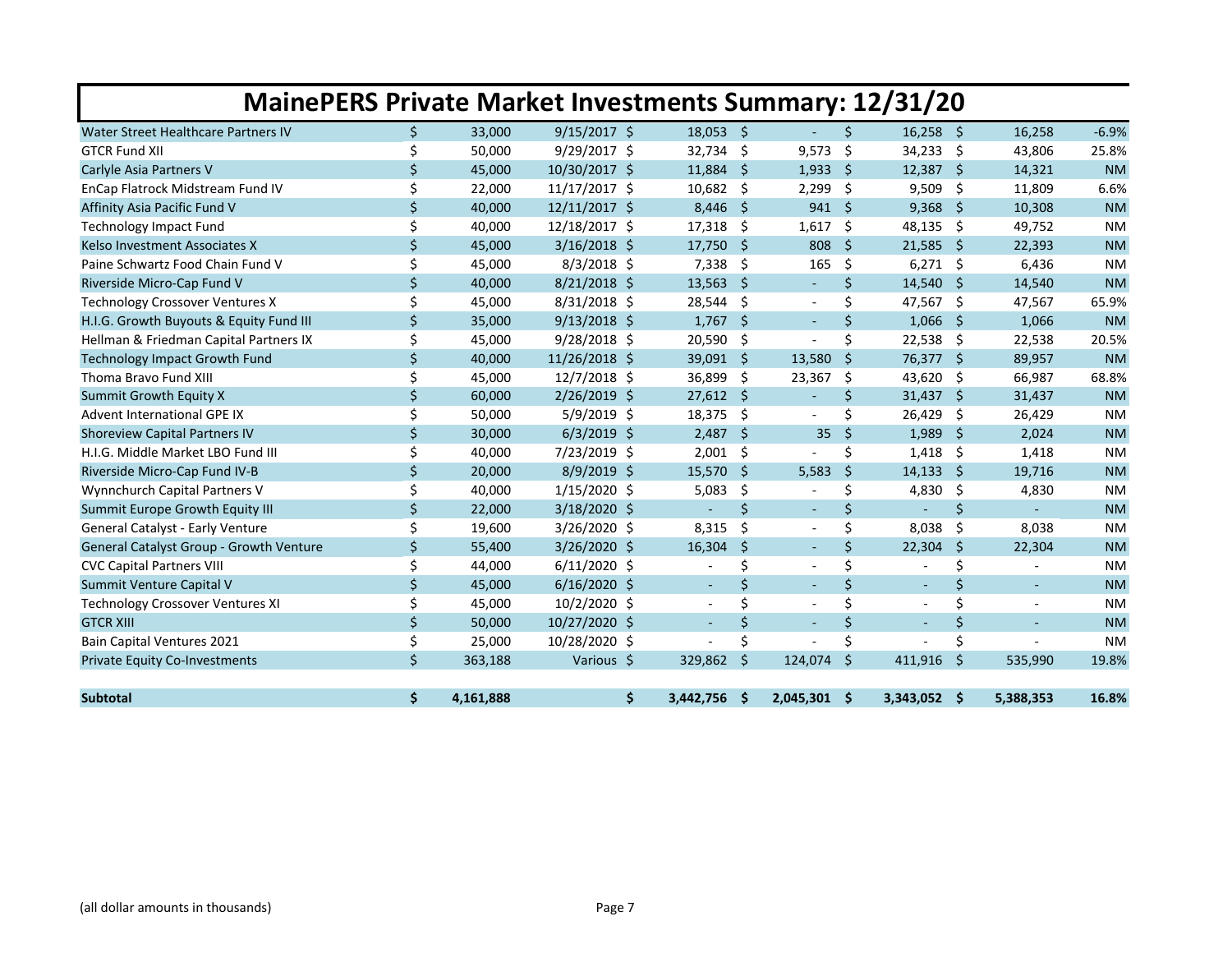#### **Real Estate**

|                                             |         |            |                | <b>Amount</b>   |               | <b>Total</b>         |                     | <b>Current Market</b> |              |                    |                |
|---------------------------------------------|---------|------------|----------------|-----------------|---------------|----------------------|---------------------|-----------------------|--------------|--------------------|----------------|
|                                             |         | Commitment | Date of        | Contributed     |               | <b>Distributions</b> |                     | Value                 |              | <b>Total Value</b> | <b>Interim</b> |
| <b>Fund Name</b>                            |         | (A)        | Commitment     | (B)             |               | (C)                  |                     | (D)                   |              | $(C+D)$            | <b>Net IRR</b> |
| Prima Mortgage Investment Trust, LLC        | \$      | 75,000     | 7/29/2011 \$   | 97,042          | -\$           | 42,759 \$            |                     | 86,061 \$             |              | 128,820            | 4.0%           |
| <b>Blackstone Real Estate Partners VII</b>  | \$      | 75,000     | $2/26/2012$ \$ | 99,280          | -\$           | 124,380 \$           |                     | 29,520 \$             |              | 153,901            | 14.6%          |
| Harrison Street Core Property Fund, L.P.    | \$      | 75,000     | 4/30/2012 \$   | 93,362 \$       |               | 40,885 \$            |                     | 117,541 \$            |              | 158,425            | 8.5%           |
| Walton Street Real Estate Fund VII          | \$      | 50,000     | $5/9/2012$ \$  | 43,991 \$       |               | 49,099               | - \$                | $11,077$ \$           |              | 60,176             | 9.9%           |
| Smart Markets Fund, L.P.                    | Ś.      | 150,000    | $6/17/2013$ \$ | 156,217         | -\$           | 48,358 \$            |                     | 200,912 \$            |              | 249,270            | 8.5%           |
| High Street Real Estate Fund IV             | $\zeta$ | 25,000     | 8/23/2013 \$   | 24,717          | -Ś            | $34,157$ \$          |                     |                       | Ś.           | 34,157             | 14.7%          |
| <b>KKR Real Estate Partners Americas I</b>  | \$      | 50,000     | 12/20/2013 \$  | 49,204 \$       |               | $57,223$ \$          |                     | 3,532                 | -Ś           | 60,754             | 11.2%          |
| Westbrook Real Estate Fund IX               | $\zeta$ | 15,000     | $6/30/2014$ \$ | $17,317$ \$     |               | $16,613$ \$          |                     | $3,727$ \$            |              | 20,340             | 6.6%           |
| Invesco US Income Fund                      | \$      | 150,000    | 7/17/2014 \$   | 161,086         | - \$          | 47,363 \$            |                     | 202,990 \$            |              | 250,353            | 10.0%          |
| Westbrook Real Estate Fund X                | \$      | 50,000     | $1/15/2015$ \$ | 47,997 \$       |               | $26,000$ \$          |                     | $30,463$ \$           |              | 56,463             | 10.7%          |
| Prudential Senior Housing Fund V            | \$      | 50,000     | $3/17/2015$ \$ | 41,333          | -\$           | $3,783$ \$           |                     | 50,431 \$             |              | 54,214             | 8.7%           |
| <b>Blackstone Real Estate Partners VIII</b> | \$      | 50,000     | $3/27/2015$ \$ | $57,358$ \$     |               | $39,619$ \$          |                     | 38,941 \$             |              | 78,560             | 13.7%          |
| High Street Real Estate Fund V              | \$      | 25,000     | 7/24/2015 \$   | 24,861          | -\$           | 35,052 \$            |                     | 679                   | -\$          | 35,731             | 13.0%          |
| Rubenstein Properties Fund III              | \$      | 30,000     | 10/23/2015 \$  | 26,783          | -\$           | $627$ \$             |                     | $23,525$ \$           |              | 24,152             | $-4.1%$        |
| Walton Street Real Estate Fund VIII         | \$      | 50,000     | 10/23/2015 \$  | 42,686          | -\$           | 19,748 \$            |                     | 30,370                | - \$         | 50,118             | 8.2%           |
| <b>KKR Real Estate Partners Europe I</b>    | \$      | 50,000     | 12/2/2015 \$   | $45,264$ \$     |               | $13,771$ \$          |                     | 42,690                | - \$         | 56,462             | 10.5%          |
| <b>KKR Real Estate Partners Americas II</b> | \$      | 50,000     | $6/2/2016$ \$  | 47,600          | -\$           | $16,401 \quad $$     |                     | 38,529 \$             |              | 54,930             | 14.1%          |
| <b>Blackstone Property Partners</b>         | $\zeta$ | 350,000    | $6/29/2017$ \$ | 350,000         | -Ś            | 17,929               | $\ddot{\mathsf{s}}$ | 364,702 \$            |              | 382,631            | 4.1%           |
| IPI Data Center Partners I                  | \$      | 30,000     | 12/15/2017 \$  | 26,029          | -\$           | $9,127$ \$           |                     | 27,206 \$             |              | 36,333             | 20.2%          |
| Barings Asia Real Estate II                 | \$      | 50,000     | 7/31/2018 \$   | $9,116$ \$      |               | L,                   | $\zeta$             | 8,287 \$              |              | 8,287              | <b>NM</b>      |
| <b>Blackstone Real Estate Partners IX</b>   | \$      | 40,000     | 12/21/2018 \$  | 13,999          | \$            | 1,956                | \$                  | 14,298                | -\$          | 16,254             | <b>NM</b>      |
| Westbrook Real Estate Fund XI               | \$      | 40,000     | $1/31/2019$ \$ | 156             | - \$          | ÷                    | \$                  | $208 \quad $$         |              | 208                | <b>NM</b>      |
| Northbridge-Strategic Fund II               | \$      | 30,000     | 2/8/2019 \$    | 30,000          | \$            | 506                  | \$                  | 32,511 \$             |              | 33,016             | <b>NM</b>      |
| High Street Real Estate Fund VI             | \$      | 25,000     | 3/22/2019 \$   | 13,750          | $\frac{1}{2}$ | $\blacksquare$       | \$                  | 14,693 \$             |              | 14,693             | <b>NM</b>      |
| Rubenstein Properties Fund IV               | \$      | 30,000     | $4/16/2019$ \$ |                 | \$            |                      | \$                  |                       | \$           |                    | <b>NM</b>      |
| <b>EQT Real Estate II</b>                   | $\zeta$ | 110,000    | 4/26/2019 \$   | 12,413          | Ŝ.            | 4,956                | $\mathsf{S}$        | 9,066                 | S.           | 14,022             | <b>NM</b>      |
| <b>IPI Data Center Partners II</b>          | \$      | 25,000     | 12/20/2019 \$  | 2,137           | Ŝ.            | 1,524                | \$                  | 150                   | - \$         | 1,674              | <b>NM</b>      |
| <b>KKR Real Estate Partners Europe II</b>   | $\zeta$ | 25,000     | 12/23/2019 \$  | ÷,              | Ś.            | $\blacksquare$       | $\zeta$             | 495                   | $\mathsf{S}$ | 495                | <b>NM</b>      |
| Angelo Gordon Net Lease IV                  | \$      | 50,000     | 2/17/2020 \$   | 12,773          | \$            | ÷,                   | Ś.                  | $13,621$ \$           |              | 13,621             | <b>NM</b>      |
| Invesco Real Estate Asia IV                 | \$      | 30,000     | 3/25/2020 \$   | 3,288           | -\$           | 1,258                | $\mathsf{\hat{S}}$  | $1,988$ \$            |              | 3,246              | <b>NM</b>      |
| <b>Real Estate Co-Investments</b>           | \$      | 63,400     | Various \$     | 41,180          | -\$           | $4,160$ \$           |                     | 38,219 \$             |              | 42,379             | 3.1%           |
|                                             |         |            |                |                 |               |                      |                     |                       |              |                    |                |
| <b>Subtotal</b>                             | \$.     | 1,918,400  |                | \$<br>1,590,938 | Ŝ.            | 657,255 \$           |                     | 1,436,432 \$          |              | 2,093,686          | 6.5%           |
|                                             |         |            |                |                 |               |                      |                     |                       |              |                    |                |